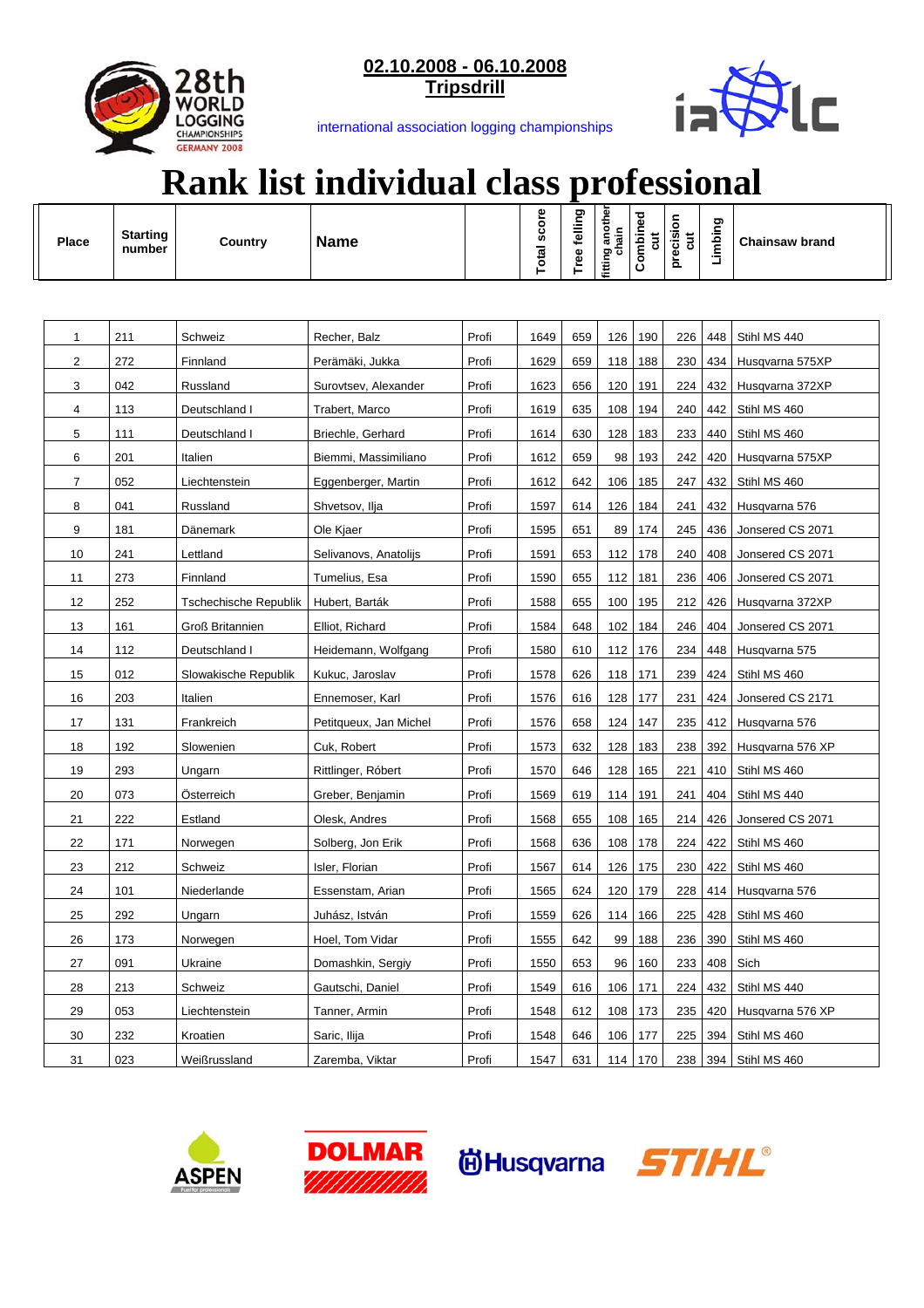

**02.10.2008 - 06.10.2008 Tripsdrill**



international association logging championships

## **Rank list individual class professional**

| <b>Place</b> | <b>Starting</b><br>number | Country                      | <b>Name</b>            |       | Total score | Tree felling | another<br>nain<br>fitting<br>75 | Combined<br>ã | precision<br>cut | Limbing | <b>Chainsaw brand</b>   |
|--------------|---------------------------|------------------------------|------------------------|-------|-------------|--------------|----------------------------------|---------------|------------------|---------|-------------------------|
|              |                           |                              |                        |       |             |              |                                  |               |                  |         |                         |
| 32           | 243                       | Lettland                     | Krisans, Edmunds       | Profi | 1545        | 655          | 102                              | 179           | 225              | 384     | Husqvarna 372XP         |
| 33           | 072                       | Osterreich                   | Moosbrugger, Martin    | Profi | 1544        | 582          | 122                              | 195           | 221              | 424     | Stihl MS 460            |
| 34           | 191                       | Slowenien                    | Krese, Domine          | Profi | 1541        | 652          | 98                               | 172           | 223              | 396     | Husqvarna 575XP         |
| 35           | 123                       | Schweden                     | Strandel, Lars         | Profi | 1539        | 638          | 96                               | 186           | 239              | 380     | Husqvarna 575           |
| 36           | 071                       | Osterreich                   | Herzog, Hannes         | Profi | 1538        | 604          | 126                              | 162           | 226              | 420     | Stihl MS 460            |
| 37           | 172                       | Norwegen                     | Skovseth, Martin       | Profi | 1538        | 657          | 99                               | 160           | 208              | 414     | Jonsered CS 2071        |
| 38           | 051                       | Liechtenstein                | Gstöhl, Sigmund        | Profi | 1535        | 631          | 108                              | 166           | 228              | 402     | Jonsered CS 2171        |
| 39           | 121                       | Schweden                     | Bengt, Rask            | Profi | 1529        | 629          | 96                               | 174           | 228              | 402     | Jonsered CS 2171        |
| 40           | 251                       | <b>Tschechische Republik</b> | Andel, Jiri            | Profi | 1524        | 637          | 112                              | 181           | 226              | 368     | Dolmar PS-7900          |
| 41           | 221                       | Estland                      | Ehrpais, Taavi         | Profi | 1509        | 636          | 112                              | 180           | 171              | 410     | Jonsered CS 2071        |
| 42           | 163                       | <b>Groß Britannien</b>       | Williams, Dewi         | Profi | 1506        | 612          | 78                               | 167           | 239              | 410     | Husqvarna 575XP         |
| 43           | 253                       | <b>Tschechische Republik</b> | Vorlicek, Jiri         | Profi | 1506        | 631          | 110                              | 162           | 231              | 372     | Husqvarna 372XP         |
| 44           | 153                       | Littauen                     | Karpavicius, Gintaras  | Profi | 1506        | 585          | 90                               | 174           | 235              | 422     | Husqvarna 372XP         |
| 45           | 291                       | Ungarn                       | Horvát, László         | Profi | 1498        | 548          | 118                              | 191           | 231              | 410     | Stihl MS 460            |
| 46           | 122                       | Schweden                     | Kindströmer, Styrbjörn | Profi | 1498        | 612          | 106                              | 156           | 204              | 420     | Jonsered CS 2171        |
| 47           | 102                       | Niederlande                  | Meijer, Martijn        | Profi | 1496        | 650          | 118                              | 186           | 238              | 304     | Stihl MS 460            |
| 48           | 022                       | Weißrussland                 | Andron, Anatoli        | Profi | 1494        | 608          | 124                              | 189           | 143              | 430     | Stihl MS 460            |
| 49           | 193                       | Slowenien                    | Drasler, Simen         | Profi | 1490        | 580          | 110                              | 180           | 228              | 392     | Husqvarna 575XP         |
| 50           | 151                       | Littauen                     | Balciunas, Romas       | Profi | 1487        | 615          | 108                              | 176           | 230              | 358     | Husqvarna 372XP         |
| 51           | 242                       | Lettland                     | Kepitis, Gvido         | Profi | 1475        | 583          | 96                               | 159           | 217              | 420     | Husqvarna 372XP         |
| 52           | 132                       | Frankreich                   | Dauphin, David         | Profi | 1467        | 632          | 126                              | 144           | 225              | 340     | Stihl MS 460            |
| 53           | 021                       | Weißrussland                 | Nestsiarovich, Yury    | Profi | 1459        | 591          | 122                              | 173           | 159              | 414     | Stihl MS 460            |
| 54           | 141                       | Serbien                      | Bojanic, Goran         | Profi | 1450        | 637          | 93                               | 159           | 207              | 354     | Husqvarna 372XP         |
| 55           | 092                       | Ukraine                      | Komarytskyi, Igor      | Profi | 1448        | 530          | 114                              | 169           | 219              | 416     | Husqvarna 365           |
| 56           | 152                       | Littauen                     | Penkaitis, Povilas     | Profi | 1444        | 603          | 104                              | 160           | 227              | 350     | Husqvarna 372XP         |
| 57           | 043                       | Russland                     | Sokolov, Alexander     | Profi | 1441        | 617          | 126                              | 156           | 164              | 378     | Husqvarna 576           |
| 58           | 103                       | Niederlande                  | Roest, Jan             | Profi | 1421        | 659          | 0                                | 179           | 187              | 396     | Husqvarna 576           |
| 59           | 083                       | Polen                        | Szala, Leszek          | Profi | 1418        | 571          | 92                               | 164           | 225              | 366     | Husqvarna 372XP         |
| 60           | 223                       | Estland                      | Tooming, Sulev         | Profi | 1414        | 555          | 104                              | 120           | 237              | 398     | Stihl MS 460            |
| 61           | 093                       | Ukraine                      | Kukhta, Volodymyr      | Profi | 1410        | 505          | 116                              | 184           | 233              | 372     | Husqvarna 372XP         |
| 62           | 081                       | Polen                        | Stochniazek, Jacek     | Profi | 1409        | 631          | 108                              | 94            |                  |         | 212 364 Husqvarna 372XP |